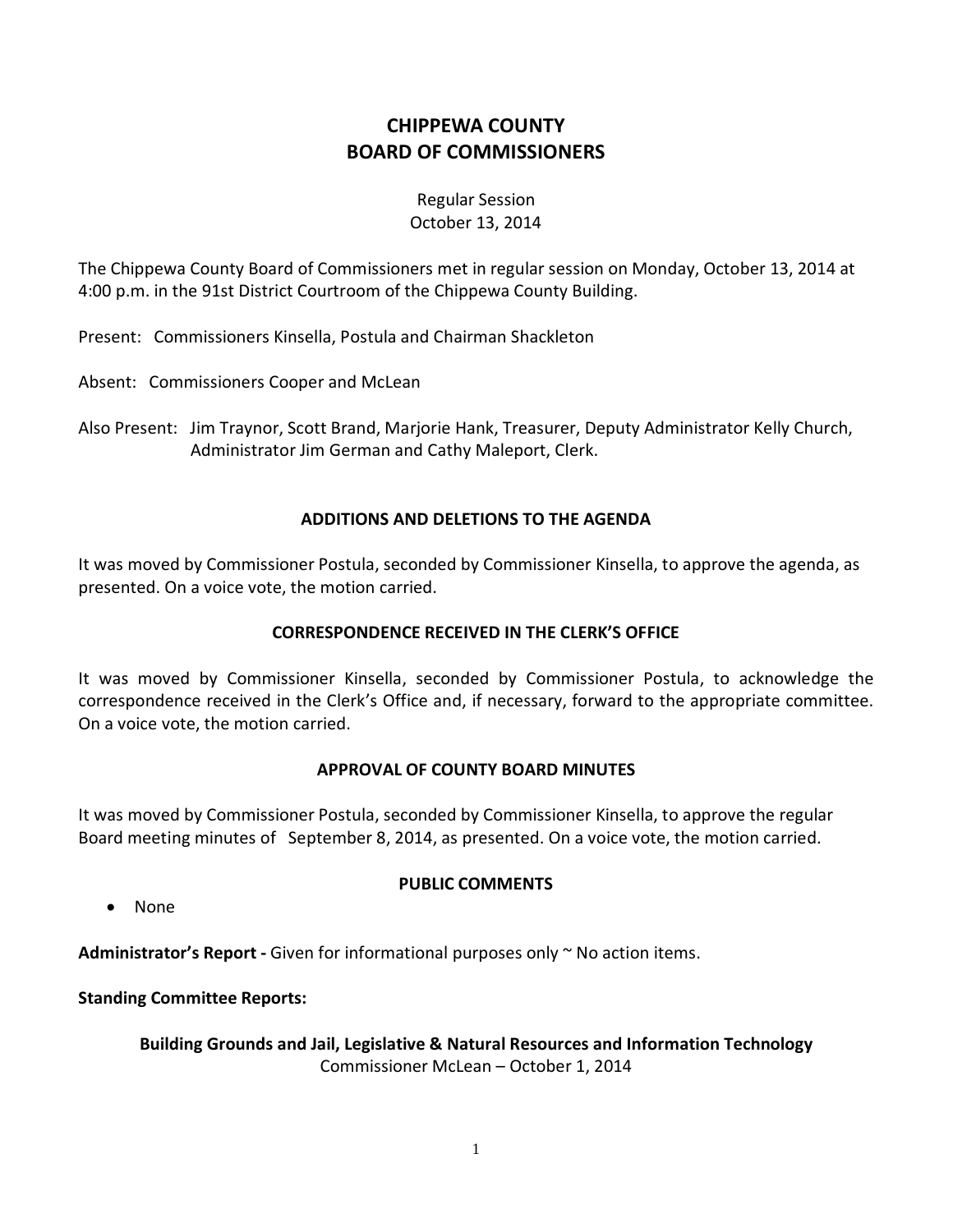Given for informational purposes only; there were no action items.

It was moved by Commissioner Postula, seconded by Commissioner Kinsella, to accept the Building Grounds and Jail, Legislative & Natural Resources and Information Technology meeting minutes of October 1, 2014, as presented. On a voice vote, the motion carried.

### **FINANCE, CLAIMS AND ACCOUNTS COMMITTEE MEETING MINUTES**

October 9, 2014 – Commissioner Cooper

## **AGENDA ITEMS**

## **Policy 314 – OPEB Health Care Annual Transfer to MERS**

Following Policy 314 – OPEB Health Care Policy, the Committee reviewed the delinquent tax revolving analysis, which indicates that a total of \$572,297.23 will be added to the DTRF, per the policy \$515,067.51 will be sent to the County's MERS Retiree Health Care Fund.

It was moved by Commissioner Kinsella, seconded by Commissioner Postula, to approve the transfer from the 2014 DTRF fund of \$515,067.51 to the established MERS – OPEB Retiree Health Care Fund. A discussion followed, which included tabling the motion to a date certain as two commissioners were absent. It was also noted that this transfer is for 2014; it does not have anything to do with 2015.

On a voice vote, the motion carried.

## **Blue Cross Blue Shield Renewal 1/1/2015**

The Committee was updated on the County's renewal for Blue Cross and Blue Shield, effective 1/1/2015, our rates are increasing approximately 7.42%, included in the renewal was a quote for returning back to the selffunded medical insurance, as well as, a quote from Consumers Mutual, which neither showed better rates nor savings. The renewal will make one change to the base medical plan, and the participants will not experience a change in out of pocket expense; there will only be a savings to the County.

It was moved by Commissioner Kinsella, seconded by Commissioner Postula, to approve the Blue Cross Blue Shield renewal for Group 007003433, effective January 1, 2015, with one change to the base plan which will not affect the participants. On a voice vote, the motion carried.

## **VOIP Telephone Communications Bid Summary**

David Pietrangelo addressed the Committee, regarding the VOIP Telephone Communications bid summary, which a total of eight bids were received, three were late and not considered, and two were disqualified as the conditions of addendum A were not followed. It was verified that they did receive the addendum before they were disqualified. This left three viable bids, of which DSTech had the low bid of \$52,460.00.

It was moved by Commissioner Kinsella, seconded by Commissioner Postula, to approve the low bid from DSTech, in the amount of \$52,460.00, for a VOIP Telephone Communications System, to be installed in the first quarter of 2015, and to be paid for out of fund balance. On a voice vote, the motion carried.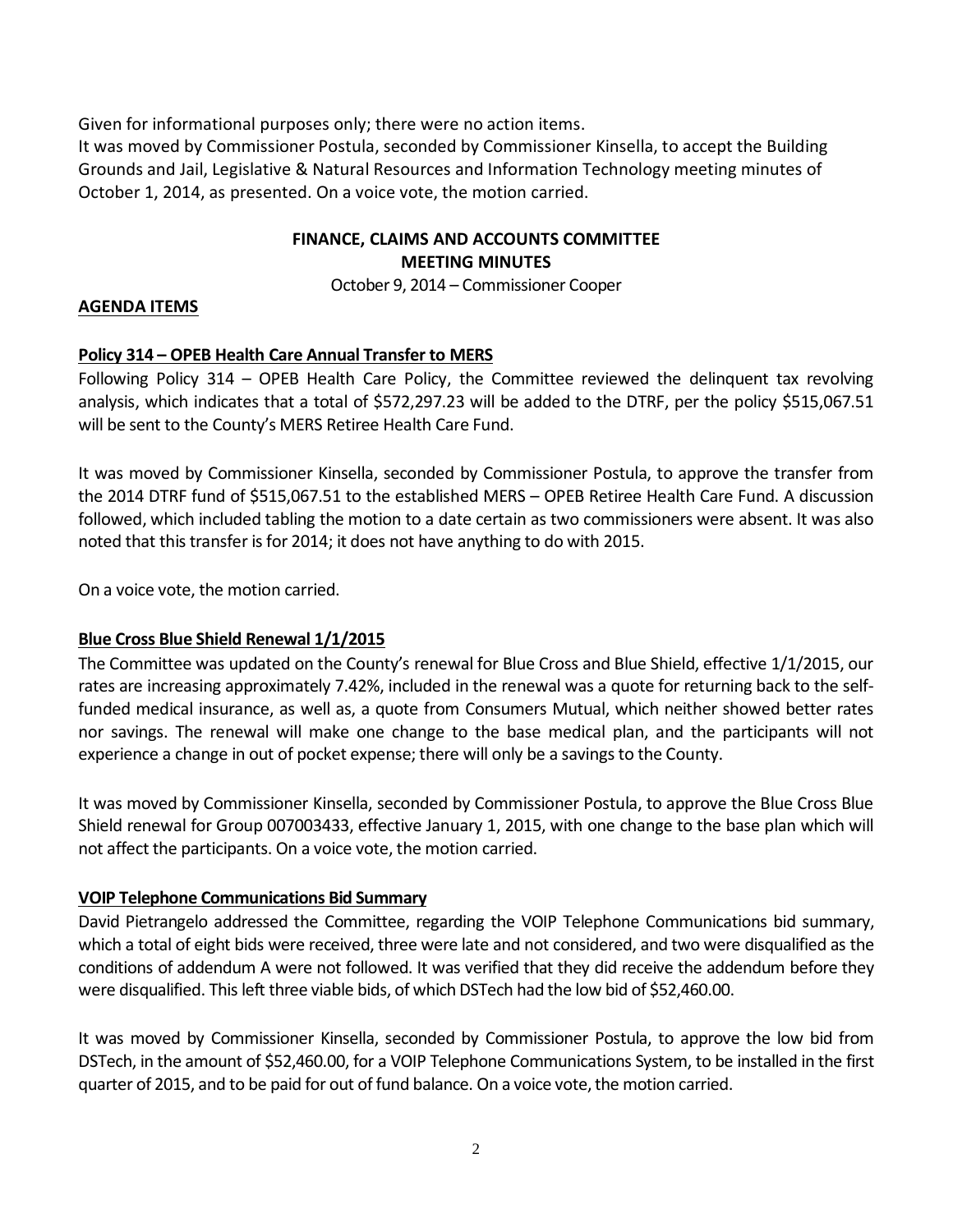### **RFP –Update and Re-bid Electrical with additional work in tunnel**

The Committee reviewed the updated RFP for Courthouse Electrical Updates #2, as recommended from the Building and Grounds Committee. Building and Grounds Chairman McLean, noted that the original bid was not opened, due to the additional work needed, in the tunnel.

It was moved by Commissioner Kinsella, seconded by Commissioner Postula, to release the updated RFP 'Courthouse Electrical Updates #2' as presented. On a voice vote the motion carried.

### **FINANCE**

### **Claims and Accounts**

The Committee reviewed the bills and payroll presented for approval.

It ws moved by Commissioner Kinsella, seconded by Commissioner Postula, to recommend the approval of the general claims totaling \$190,680.05, other fund claims of \$927,299.79, payroll of \$444,044.16 and Health Department claims of \$534,120.44 and total claims of \$2,096,144.44 and vouchers H-1 through H-287. On a voice vote, the motion carried.

### **Budget Amendments**

It was moved by Commissioner Kinsella, seconded by Commissioner Postula, to approve the budget amendments as presented. On a voice vote, the motion carried.

| <b>Revenue</b>                             | Original       | Amended |           | Change |                    |                      |
|--------------------------------------------|----------------|---------|-----------|--------|--------------------|----------------------|
| 273-000-675.000 - Trident Task Force       | \$0.00         | \$      | 2,500.00  | \$     | 2,500.00 Walmart   |                      |
|                                            |                |         |           |        |                    | Grant                |
| <b>Expenditures</b>                        |                |         |           |        |                    |                      |
| 101-132-805.000 - Juvenile Court Jury Fees | \$0.00         | \$      | 3,500.00  | \$     |                    | 3,500.00 Jury Trials |
| 101-147-729.000 - Jury postage             | \$2.500.00     | \$      | 3,100.00  | \$     | 600.00 More        |                      |
|                                            |                |         |           |        |                    | Jurors               |
| 101-265-937.000 - B&G maintenance          | \$17,179.17    | \$      | 32,179.17 | \$     | 15,000.00 Radiator |                      |
|                                            |                |         |           |        |                    | Project              |
| 101-351-932.000 - Jail maintenance         | \$<br>4,000.00 | \$      | 9,000.00  | \$     | 5,000.00 Maint.    |                      |
| 101-885-701.000 - Computer                 | \$41,630.00    | \$      | 46,630.00 | \$     |                    | 5,000.00 Sonic wall  |
| 256-000-970.000 - ROD capital outlay       | \$<br>3,000.00 | \$      | 4,500.00  | Ś.     | 1,500.00 NAS       |                      |
|                                            |                |         |           |        |                    | Devise               |
| 273-000-727.000 - Trident - supplies       | \$0.00         | Ś       | 2,500.00  | \$     |                    | 2,500.00 Walmart     |
|                                            |                |         |           |        |                    | Grant                |

It was moved by Commissioner Kinsella, seconded by Commissioner Postula, to accept the Finance Claims and Accounts minutes of October 9, 2014, as presented. On a voice vote, the motion carried.

### **New Business**

### **(a) Vacancies for Board/Committee/Agency/Authority Announcement**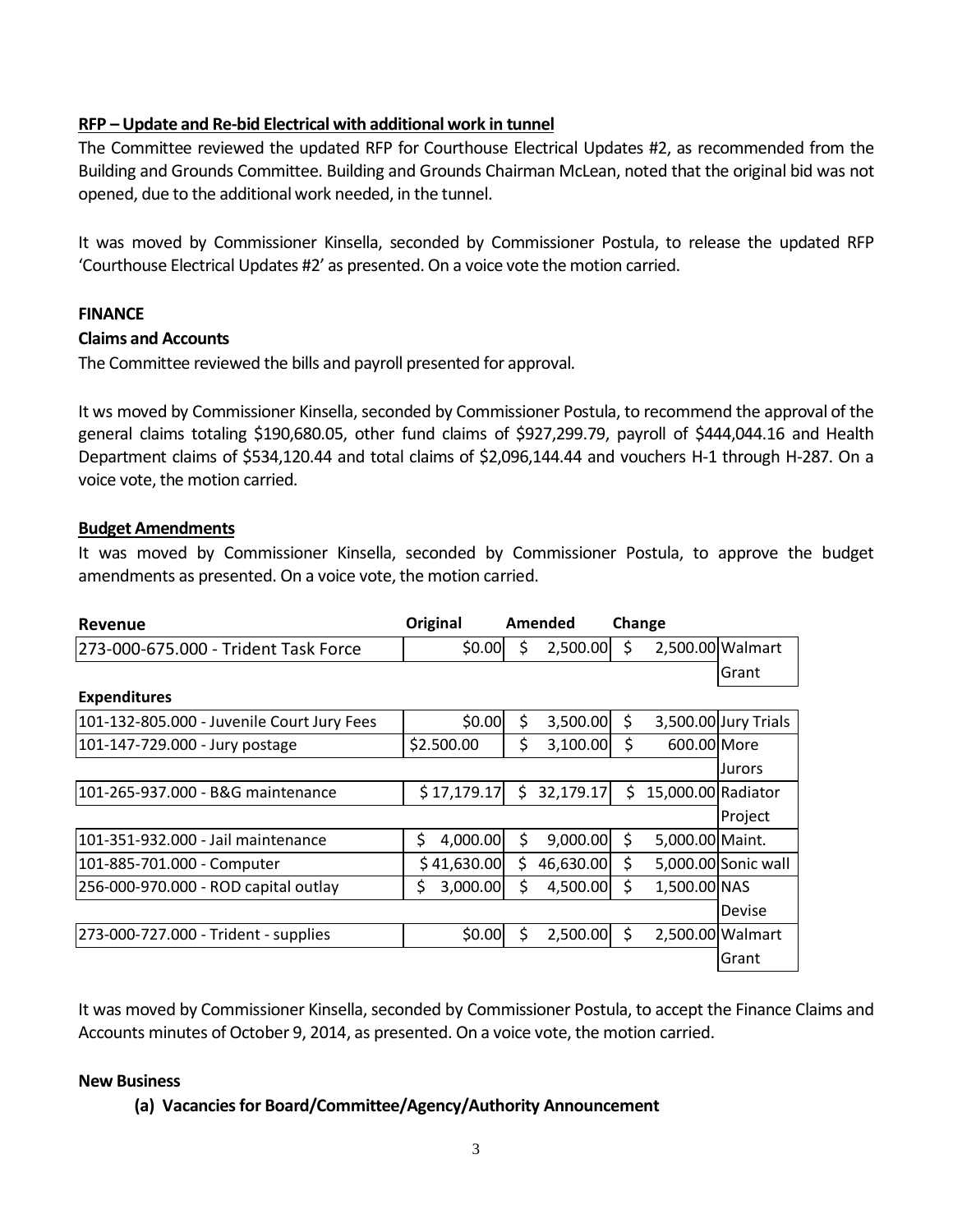#### **Chippewa County Building Authority**

Expires 12/31/14 (1 year appointment) 2 appointments Ron L. Meister, James Traynor

#### **Building Code Board of Appeals**

Expires 12/31/14 3 appointments(2 year appointment) Kathy Cairns, Randy Rogers, Samuel White

#### **Concealed Weapons Licensing Board**

Expires 12/31/14 1 appointment (2 year appointment) Jim Moore

#### **Department of Human Services**

Expires 12/31/14 1 appointment (3 year appointment) Floyd Rabineau

#### **Economic Development Corporation**

Expires 12/31/14 1 appointment (6 year appointment) Dick Timmer

#### **E 9-1-1 Central Dispatch**

Expires 12/31/14 1 appointment (2 year appointment) David Pietrangelo

#### **Hiawatha Behavioral Health**

Expires 3/31/15 2 appointments (4 year appointment) Jim Moore, George Kinsella

#### **Jury Commission**

Expires 4/30/2015 1 appointment (6 year appointment) Jay Porcaro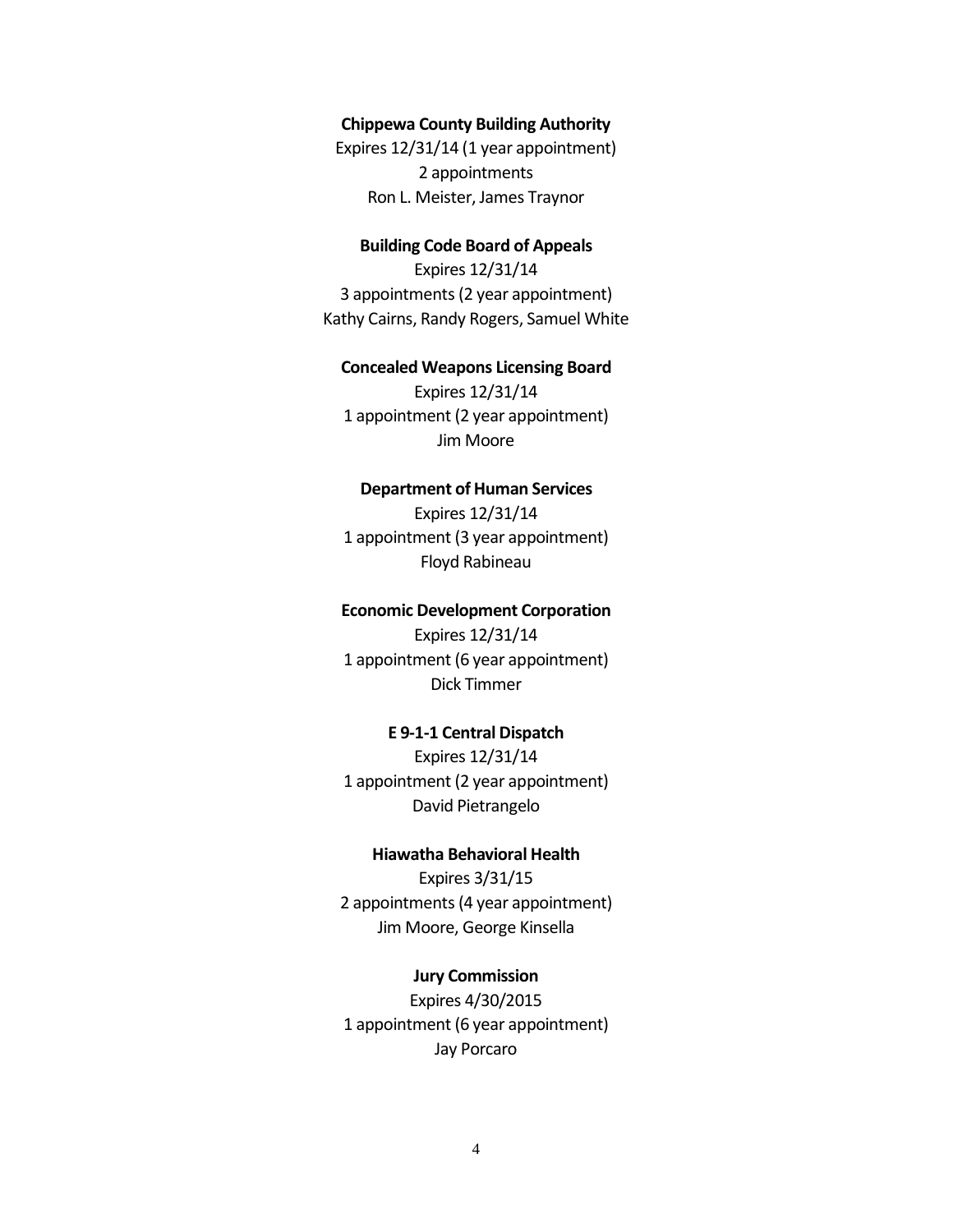### **Road Commission**

Expires 12/31/14 1 appointment (6 year appointment) Bernie LaJoie

#### **Transportation Authority**

Expires 12/31/14 1 appointment (3 year appointment) John Kibble

### **War Memorial Hospita, Inc. Expires 12/31/14**

1 appointment (4 year appointment) Scot Shackleton

#### **(b) County of Chippewa ORV Ordinance** –*updated ordinance*

It was moved by Commissioner Postula, seconded by Commissioner Kinsella, to approve the ORV Ordinance No. 14-01 as follows:

## **STATE OF MICHIGAN COUNTY OF CHIPPEWA ORV ORDINANCE 14-01**

An ordinance adopted for the purpose of authorizing and regulating the operation of Off Road Vehicles (ORVs) on roads in Chippewa County, for the purpose of providing penalties for the violation thereof, and for the distribution of public funds resulting from those penalties pursuant to 2008 PA 240, MCL 324.81131.

### **THE COUNTY OF CHIPPEWA ORDAINS:**

#### **Section I**

As used in this ordinance, the following definitions shall apply:

- a) "County" means the County of Chippewa
- b) "Driver license" means an operator's or chauffeur's license or permit issued to an individual by the secretary of state under chapter III of the Michigan vehicle code, 1949 PA 300, MCL 257.301 to 257.329, for that individual to operate a vehicle, whether or not conditions are attached to the license or permit.
- c) "Operate" means to ride in or on, and be in actual physical control of the operation of an ORV.
- d) "Operator" means a person who operates or is in actual physical control of the operation of an ORV.
- e) "ORV" means a motor driven off road recreation vehicle capable of cross-country travel without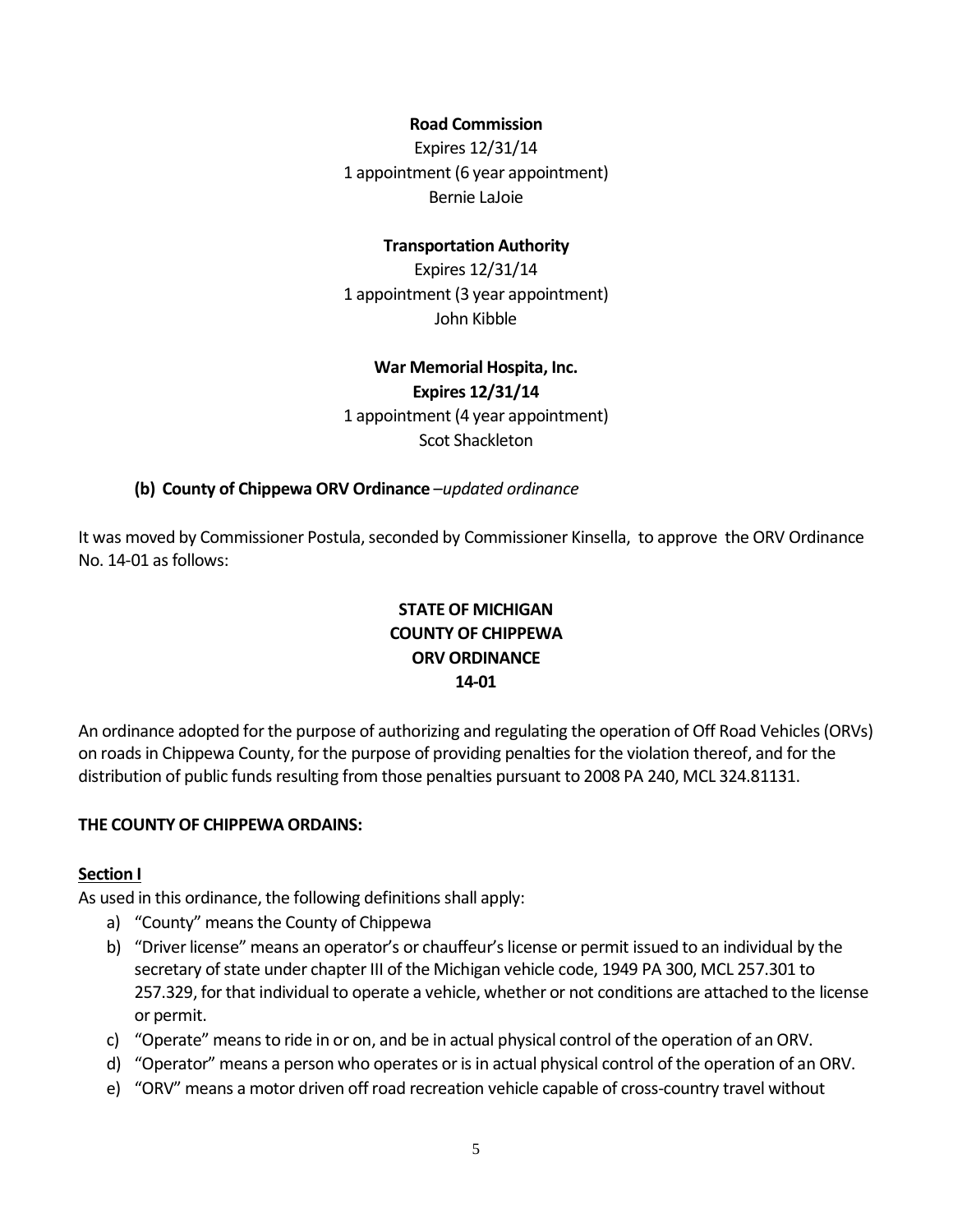benefit of a road or trail, on or immediately over land, snow, ice, marsh, swampland, or other natural terrain. ORV or vehicle includes, but is not limited to, a multitrack or multi-wheel drive vehicle, an ATV, a motorcycle or related 2-wheel, 3-wheel, or 4-wheel vehicle, an amphibious machine, a ground effect air cushion vehicle, or other means of transportation deriving motive power from a source other than muscle or wind. "ORV" or vehicle does not include a snowmobile, a farm vehicle being used for farming, a vehicle used for military, fire, emergency, or law enforcement purposes, a construction or logging vehicle use in performance of its common function. This includes but is not limited to, ORV's commonly known as 3-wheelers and 4-wheelers.

- f) "Road" means a county primary road or county local road as described in section 5 of 1951 PA 51, MCL 247.655.
- g) "Road Commission" means the Board of County Road Commissioners for the County of Chippewa.
- h) "Safety certificate" means a certificate issued pursuant to 1994 PA 451 as amended, MCL 324.81129, or a comparable ORV safety certificate issued under the authority of another state or a province of Canada."
- i) "Township" means an individual township within the County of Chippewa.
- j) "Township Board" means a board of trustees for any township within the County of Chippewa.
- k) "Visual supervision" means the direct observation of the operator with the unaided or normally corrected eye, where the observer is able to come to the immediate aid of the operator.
- l) "Highway" means a state trunk line highway or a segment of a state trunk line highway.

### **Section 2**

An ORV may be operated on the far right of the maintained portion of a road within the County.

## **Section 3**

A township board of a township in the county may adopt an ordinance to close any roads within the boundaries of the township to the operation of ORVs permitted to by the county. Beginning July 17, 2009, the township board of a township in the county may adopt an ordinance authorizing the operation of ORVs: on the maintained portion of 1 or more roads located within the township," pursuant to MCL 324.81 131 (3).

## **Section 4**

The county road commission may close no more than 30% of the total linear miles of roads in the county to protect the environment or if the operation of ORVs pose a particular and demonstrable threat to public safety. The road commission may not close a municipal street to ORVs opened under Section 5 of this ordinance.

## **Section 5**

A person shall not operate an ORV on the roadway, shoulder or right-of-way of any highway, except on specific segments of highway that are posted open, and have been authorized by the Michigan Department of Transportation pursuant to 1994 PA 451, as amended, being MCL 324.81101 and 324.81131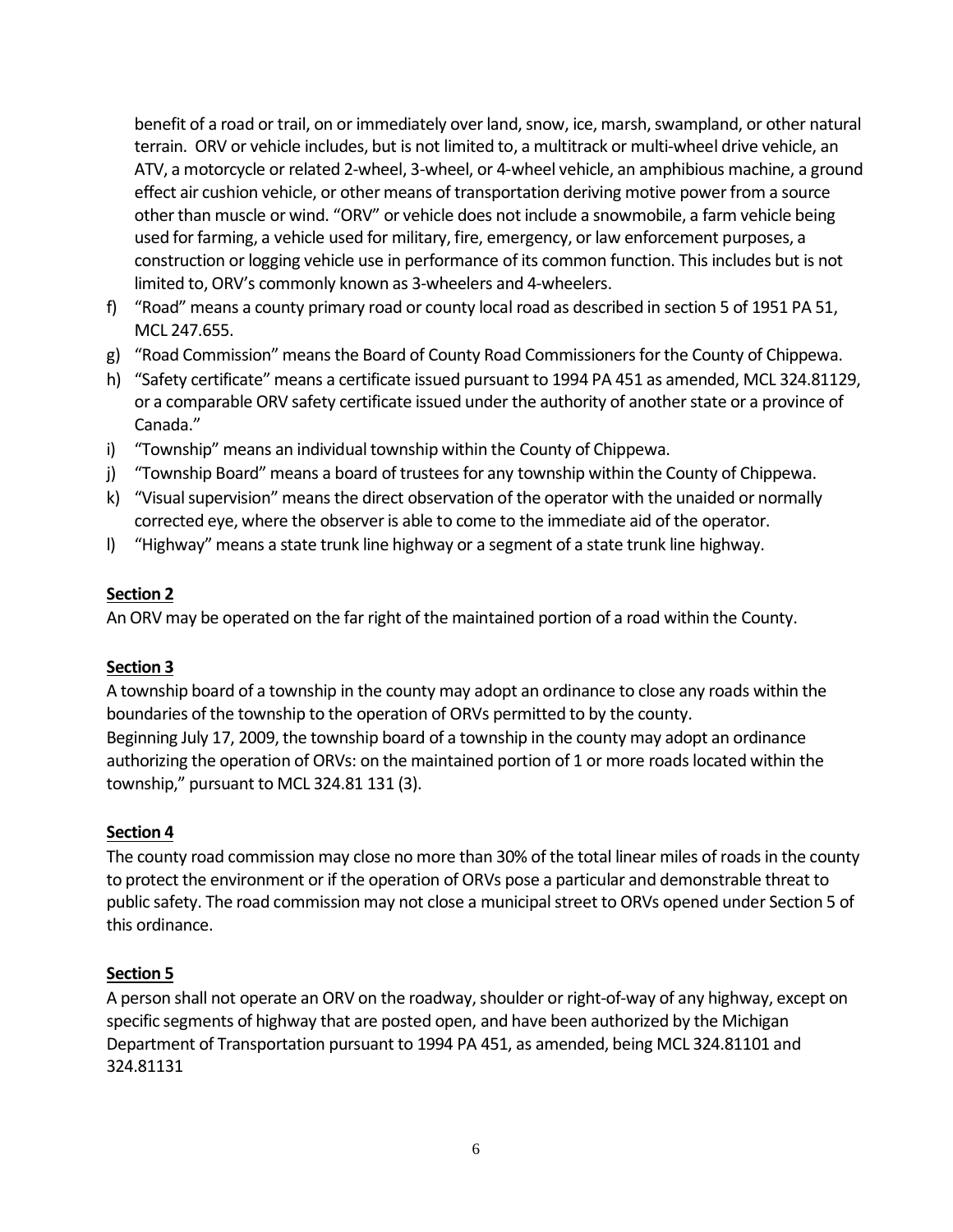## **Section 6**

Except as set forth herein or otherwise provided by law, an ORV meeting all of the following conditions may be operated on a road or street in the county:

- a) at a speed of no more than 25 miles per hour or lower posted ORV speed limit.
- b) by a person not less than 12 years of age.
- c) with the flow of traffic.
- d) in a manner which does not interfere with traffic on the road or street.
- e) traveling single file except when overtaking and passing another ORV.
- f) when visibility is not substantially reduced due to weather conditions unless displaying a lighted headlight and lighted taillight.
- g)  $\frac{1}{2}$  hour before sunrise until  $\frac{1}{2}$  after sunset unless displaying a lighted headlight and lighted taillight.
- h) while displaying a lighted headlight and lighted taillight at all hours beginning January 1, 2010.
- i) while the operator and each passenger is wearing a crash helmet and protective eyewear approved by the United States department of transportation unless the vehicle is equipped with a roof that meets or exceeds standards for a crash helmet and the operator and each passenger is wearing a properly adjusted and fastened seat belt.
- j) with a throttle so designed that when the pressure used to advance the throttle is removed, the engine speed will immediately and automatically return to idle.
- k) while the ORV is equipped with a spark arrester type United States forest service approved muffler in good working order and in constant operation.
- l) pursuant to noise mission standards defined by law.

## **Section 7**

A child less than 16 years of age shall not operate an ORV on a road in the county unless the child is under the direct visual supervision of an adult and the child has in his or her immediate possession a Michigan issued ORV safety certificate or a comparable ORV safety certificate issued under the authority of another rstate or a province of Canada.

## **Section 8**

Unless a person possesses a valid driver's license, a person shall not operate an ORV on a road or street in the county if the ORV is registered as a motor vehicle and is either more than 60 inches wide or has three wheels.

## **Section 9**

Any person who violates this ordinance is guilty of a municipal civil infraction and may be ordered to pay a civil fine of not more than \$500.00.

## **Section 10**

A court may order a person who causes damage to the environment, a road or other property as a result of the operation of an ORV to pay full restitution for that damage above and beyond the penalties paid for civil fines.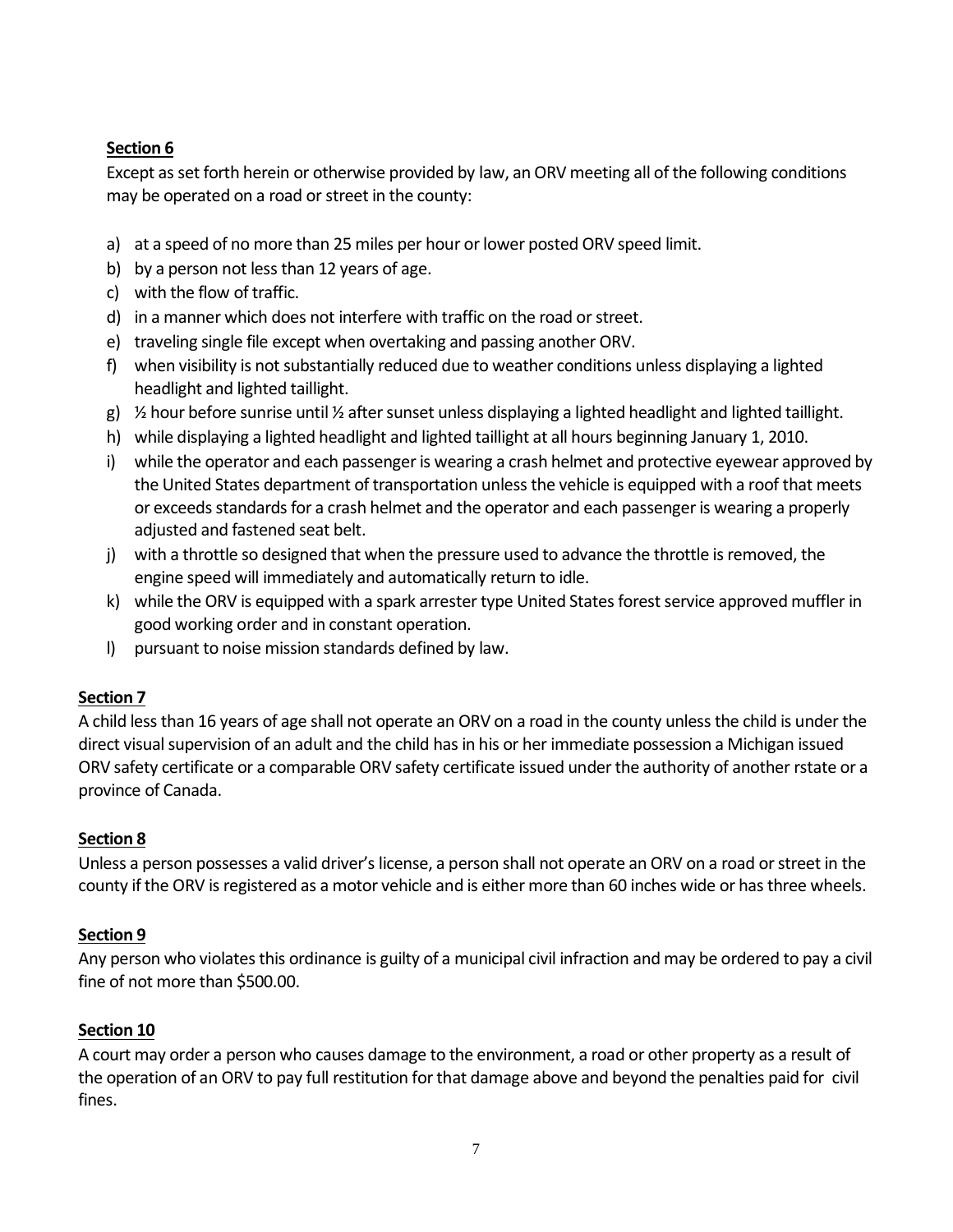## **Section 11**

The County Treasurer shall deposit all fines and damages collected under this ordinance into a fund to be designated as the ORV Fund. The County Board of Commissioners shall appropriate revenue in the ORV Fund as follows:

- a) Fifty percent to the County Road Commission for repairing damage to roads and the environment that may have been caused by ORVs, and for posting signsindicating ORV speed limits, or indicating whether roads are open or closed to the operation or ORVs.
- b) Fifty percent to the County Sheriff for ORV enforcement and training.

## **Section 12**

This ordinance becomes effective 10/14/2014.

This Ordinance is adopted by action of the Chippewa County Board of Commissioners this 13<sup>th</sup> day of October 2014.

A roll call vote was taken as follows:

Ayes: Commissioners Kinsella, Postula and Shackleton

Nays: None

Commissioners Absent: Cooper and McLean

### **THE ORDINANCE WAS DECLARED ADOPTED**

## **c) Resolution No. 14-20~ Support of EUPRPDC/UP Prosperity Region**

It was moved by Commissioner Kinsella, seconded by Commissioner Postula, to approve Resolution 14- 20 as follows:

## **Resolution No: 14-20 Resolution In Support of Eastern Upper Peninsula Regional Planning & Development Commission (EUPRPDC) Application on behalf of the Eastern UP Prosperity Region**

WHEREAS, Governor Snyder and the Michigan Legislature have created the Regional Prosperity Initiative; and,

WHEREAS, in 2012 the State of Michigan formed a Regional Reinvention Initiative Committee to plan for improving collaboration between Michigan's Regional Planning Agencies, Workforce Development Agencies, Adult Education Providers, Economic Development Agencies, and other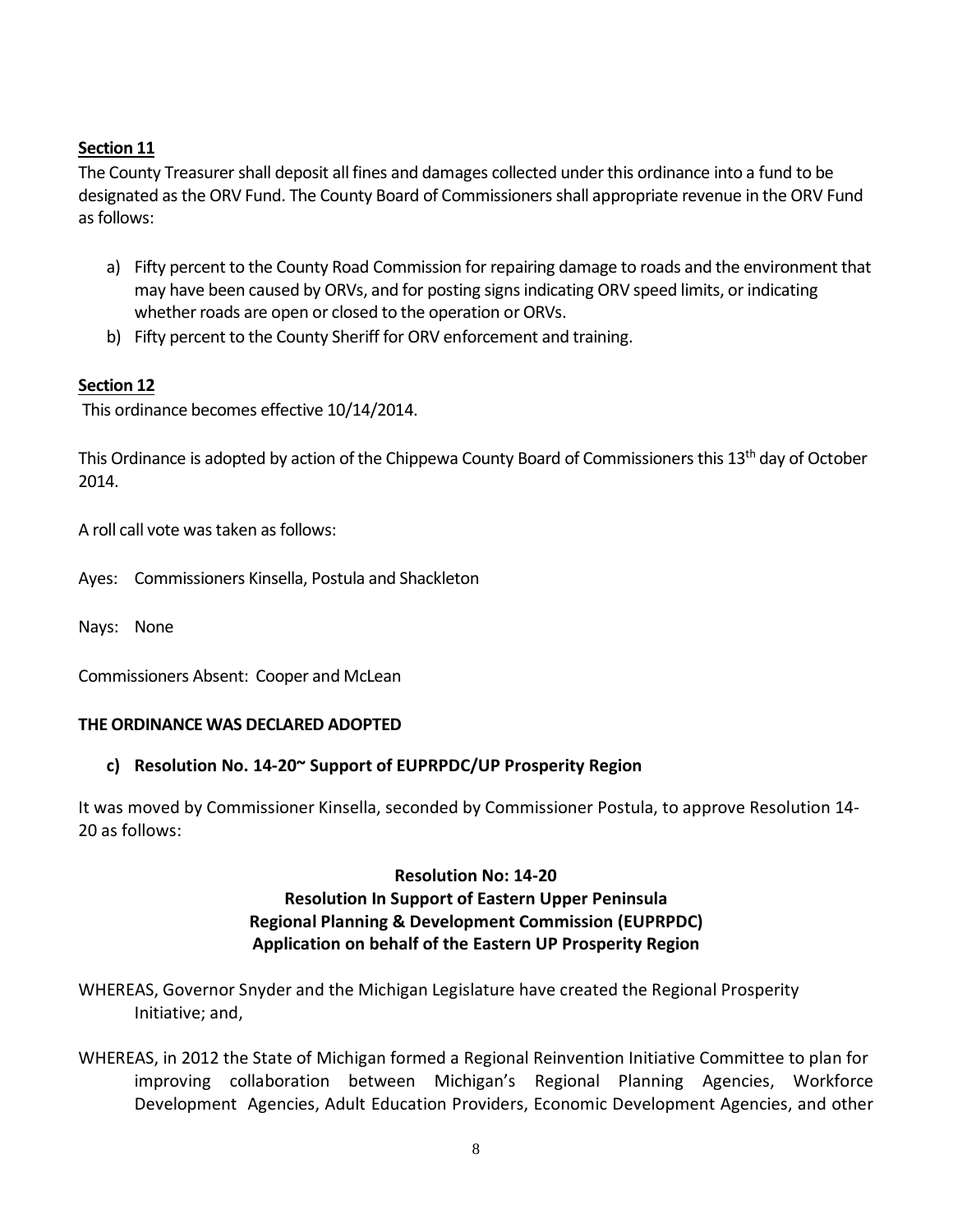- WHEREAS, in August 2013 the Regional Reinvention Initiative Committee introduced the Regional Prosperity Initiative that includes ten new Prosperity Regions, and various levels of funding to enhance collaboration and to develop a Five Year Regional Prosperity Plan for each of Michigan's ten Prosperity Regions; and
- WHEREAS, the Regional Prosperity Initiative is intended to foster greater communication and collaboration among organizations involved in economic development , education, workforce development, regional planning and transportation agencies, local and state government, and private business; and,
- WHEREAS, the Eastern U.P. Regional Planning & Development Commission will serve a 3 county area which includes over 39 local governments, 2 higher education institutions, 1 Work Force Board, 1 Regional Planning Agency, 1 Rural Transportation Task Force, 1 Intermediate School District and many Economic Development, business and non-profit organizations; and,
- WHEREAS, the Eastern U.P. Regional Planning & Development Commission is the only eligible entity to receive funding under the Regional Prosperity Initiative;
- NOW THEREFORE BE IT RESOLVED that the Eastern U.P. Regional Planning & Development Commission hereby supports the Commission as the 2015 RPI grant applicant on behalf of the Eastern Upper Peninsula Michigan Prosperity Region.

A roll call vote was taken as follows:

- Ayes: Commissioners Kinsella, Postula and Shackleton
- Nays: None

#### **THE RESOLUTION WAS DECLARED ADOPTED.**

#### **d) Resolution 14-21 Apportionment of 2014 Millages**

It was moved by Commissioner Kinsella, seconded by Commissioner Postula, to approve Resolution 14- 21 as follows: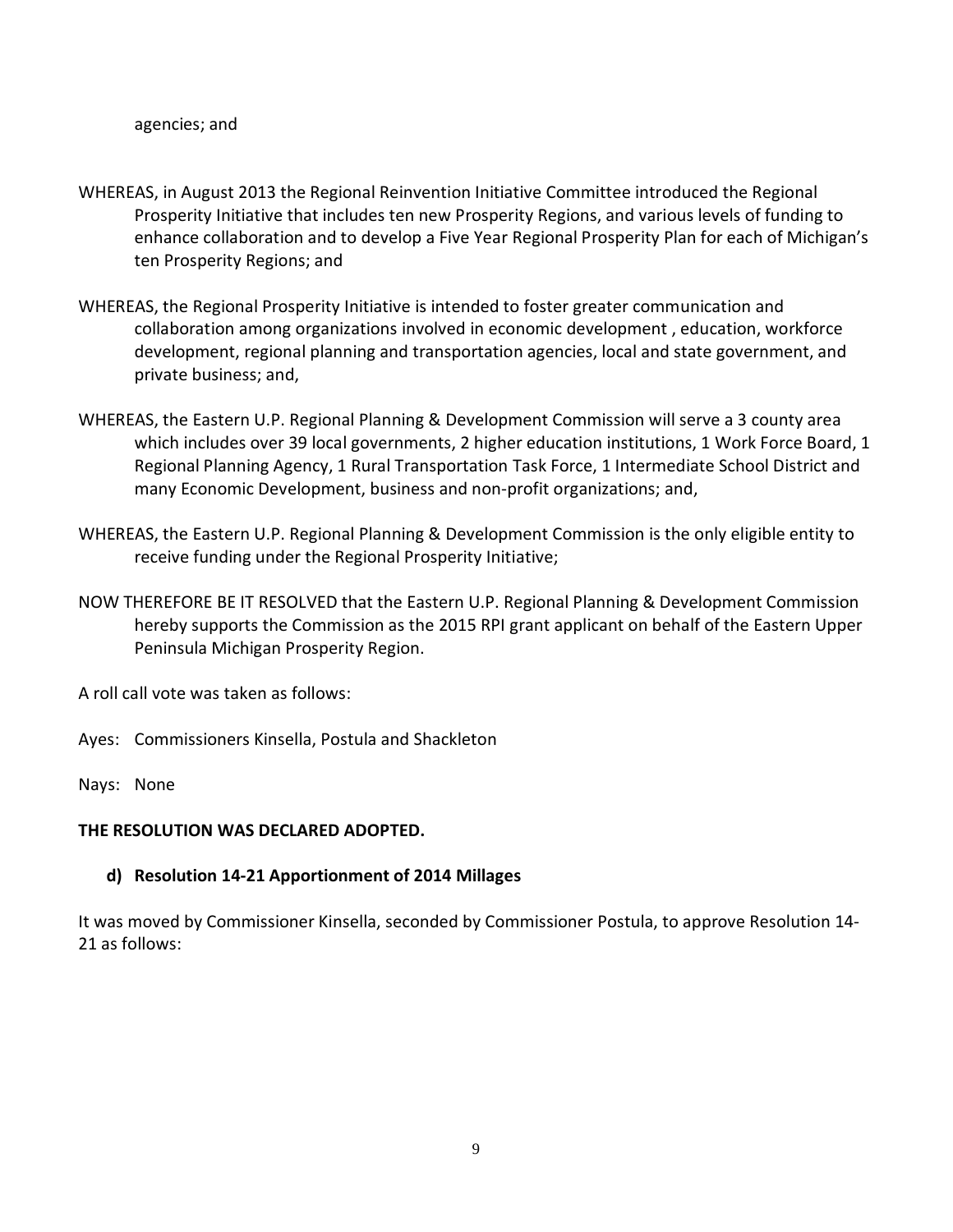## **CHIPPEWA COUNTY BOARD OF COMMISSIONERS RESOLUTION NO. 14-21 APPORTIONMENT OF 2014 MILLAGES**

At a meeting of the CHIPPEWA COUNTY BOARD OF COMMISSIONERS held on October 13, 2014,

WHEREAS, the County Board has reviewed all of the millages requested by the various taxing entities operating within the County, and has considered the allocated and extra voted millages to which each entity is entitled, and determined that the levy of the millage rates listed on the 2014 MILLAGE REPORT presented to the Board by the Equalization Director and make a part of the minutes, *(exhibit A)* will be necessary for the sound management and operation of the taxing jurisdictions, and

WHEREAS, the County Equalization Director has informed the County Board that pursuant to MCL 211.34D, each requested millage on said report has been reduced, if necessary, in compliance with section 31 of article 9 of the state constitution of 1963, and

NOW, THEREFORE, BE IT RESOLVED THAT:

- 1. THE 2014 MILLAGE REPORT BE APPROVED AS PRESENTED
- 2. THE CLERK AND EQUALIZATION DIRECTOR ARE HEREBY AUTHORIZED AND DIRECTED TO COMPLETE AND FILE ANY REPORT REQUIRED BY THE STATE OF MICHIGAN, RELATIVE TO THE MILLAGES AUTHORIZED BY THIS BOARD, INCLUDING THE 2014 APPORTIONMENT REPORT.
- 3. THE MILLAGES SO APPROVED SHALL BE SPREAD AGAINST THE APPROPRIATE TAXABLE VALUES IN THE VARIOUS TAXING UNITS WITHIN THE COUNTY TO PRODUCE THE 2014 TAX ROLLS AND THOSE RESPONSIBLE FOR THE SPREADING AND COLLECTING ON THOSE TAXES SHALL BE CHARGED WITH THE PROCESSING AND COLLECTING OF THOSE TAXES ACCORDING TO STATUTE.

A roll call vote was taken as follows:

Yeas: Commissioners Kinsella, Postula and Shackleton

Nays: None

### **THE RESOLUTION WAS DECLARED ADOPTED.**

### **e) Resolution 14-22 ~ State Disaster Contingency Fund Grant Resolution**

It was moved by Commissioner Postula, seconded by Commissioner Kinsella, to accept Resolution 14-22 as follows: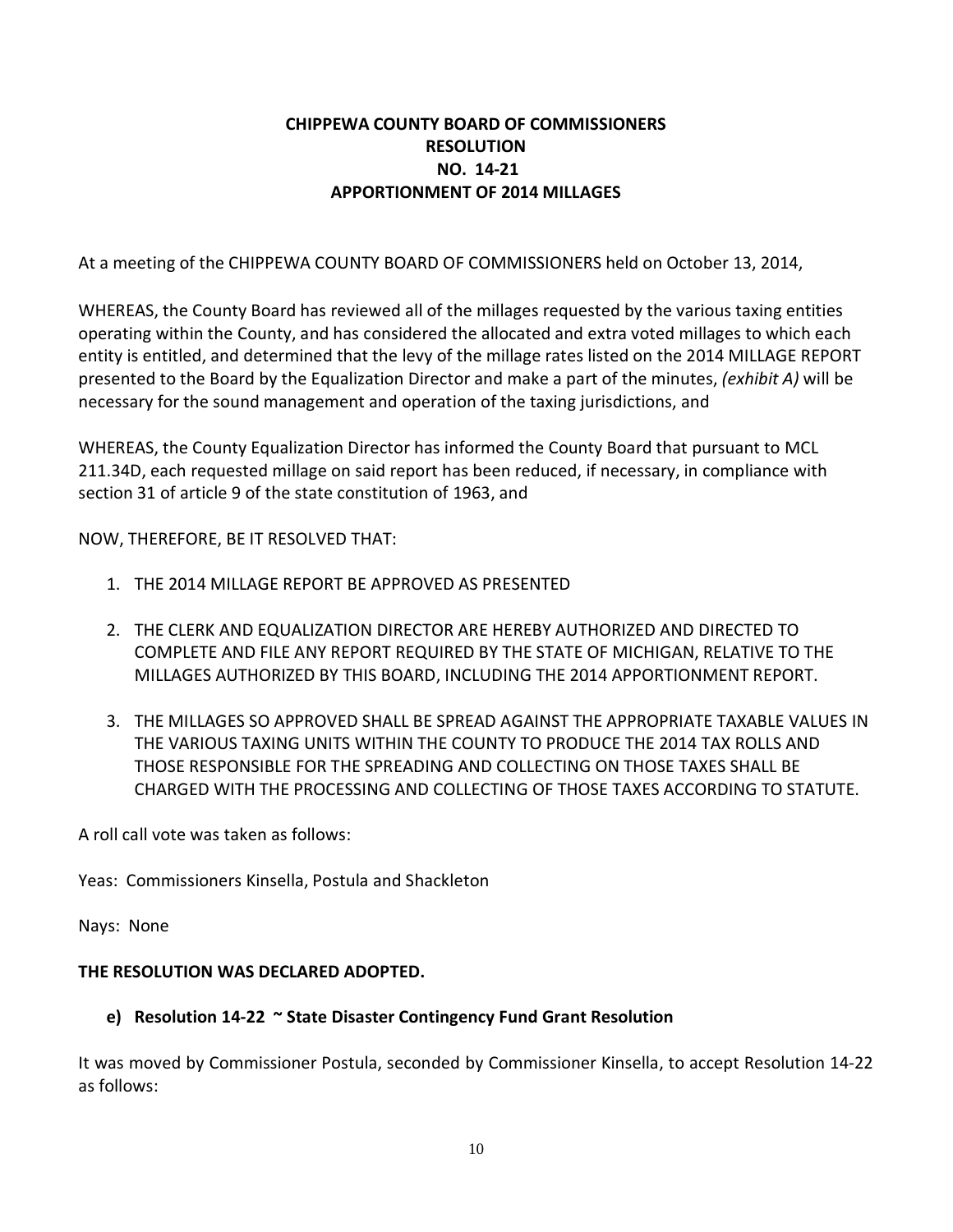## **STATE DISASTER CONTINGENCY FUND GRANT RESOLUTION**

BE IT RESOLVED BY The County Board of Commissioners of Chippewa County,

WHEREAS, Chippewa County, Michigan, is a political subdivision within the State of Michigan with an official Emergency Operations plan in compliance with Section 19 of the Emergency Management Act, Act 390, Public Acts of 1976, as amended.

WHEREAS, Chippewa County, sustained severe losses of major proportions brought on by the extreme winter weather resulting in the following conditions: Frozen drainage structures within roadside ditches and underneath existing roadways caused severe damage to road surface infrastructure and road grade sub-soils.

WHEREAS, the County Board of Commissioners certifies that the county/municipals Emergency Operations Plan was implemented at the onset of the disaster at 3:00 p.m. on February 18, 2014 and all applicable disaster relief forces identified therein were exhausted.

WHEREAS, as a direct result of the disaster, public damage and expenditures were extraordinary and place an unreasonable great financial burden on Chippewa County totaling \$27,923.00.

NOW, THEREFORE BE RESOLVED THAT the County Board of Commissioners requests the Governor authorize a grant to the County of Chippewa from the State Disaster Contingency Fund pursuant to Section 1 9, Act 390, Public Acts of 1976, as amended.

FURTHERMORE, Robert Laitinen – Superintendent/Manager is authorized to execute for and in behalf of Chippewa County the application for financial assistance and to provide to the State any information required for that purpose.

Action taken and incorporated in the minutes of a meeting of the Board of Commissioners of Chippewa County on October 13, 2014

A roll call vote was taken as follows:

Yeas: Commissioners, Kinsella, Postula and Shackleton

Nays: None

### **THE RESOLUTION WAS DECLARED ADOPTED.**

## **f) Michigan Community Resolution and Intergovernmental Agreements for Floodplain**

It was moved by Commissioner Kinsella, seconded by Commissioner Postula, to approve the resolutions of Intergovernmental Agreements for Floodplain.